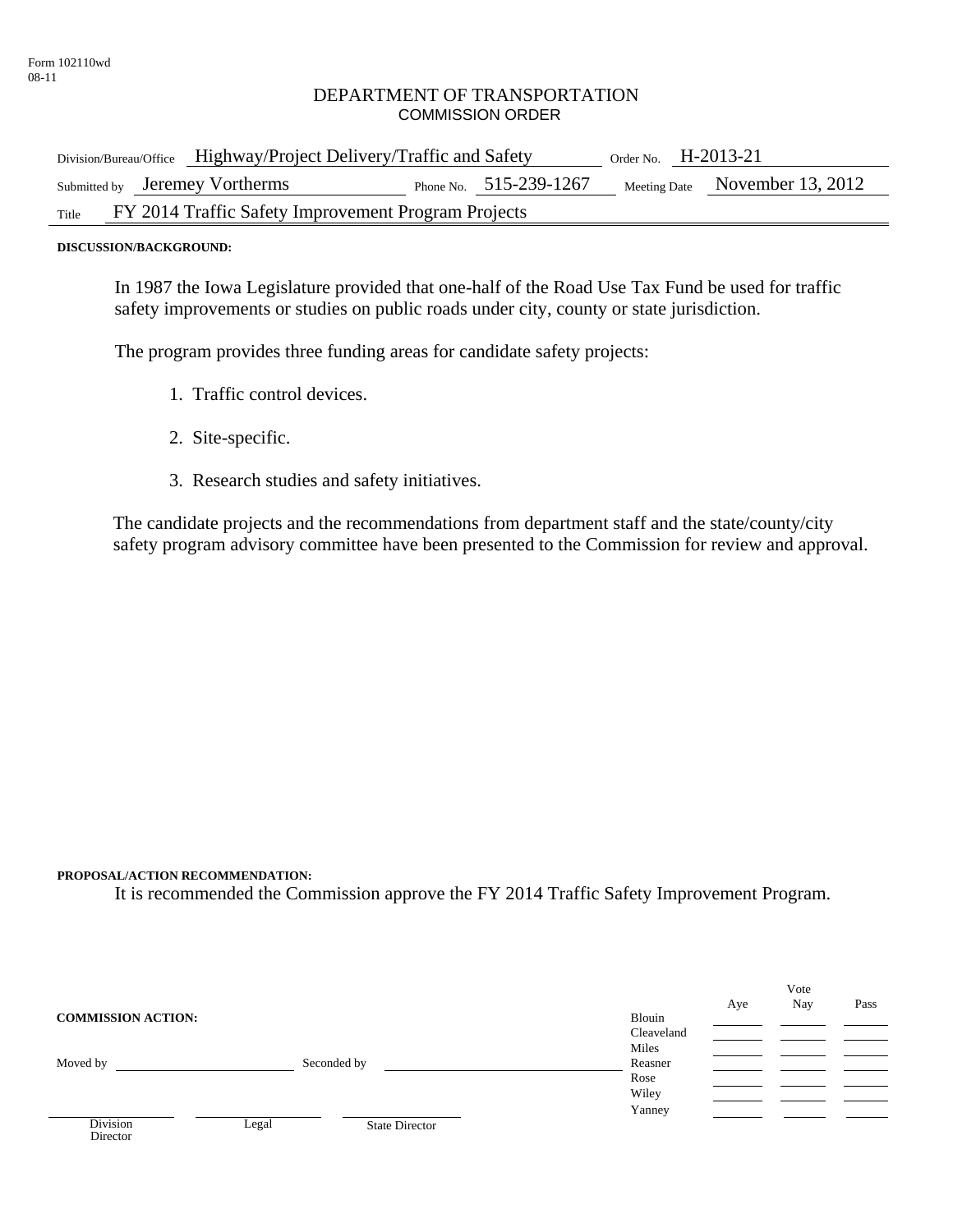## H-2013-21

Jeremey Vortherms, Office of Traffic and Safety, said Commission approval of the state Fiscal Year 2014 Traffic Safety Improvement Program is requested. Staff recommends approving 50 applications for approximately \$9.7 million. There are 29 site-specific projects, 11 traffic control device projects, and 10 studies as listed in the attachment.

Commissioner Reasner moved, Commissioner Cleaveland seconded the Commission approve the FY 2014 Traffic Safety Improvement Program. All voted aye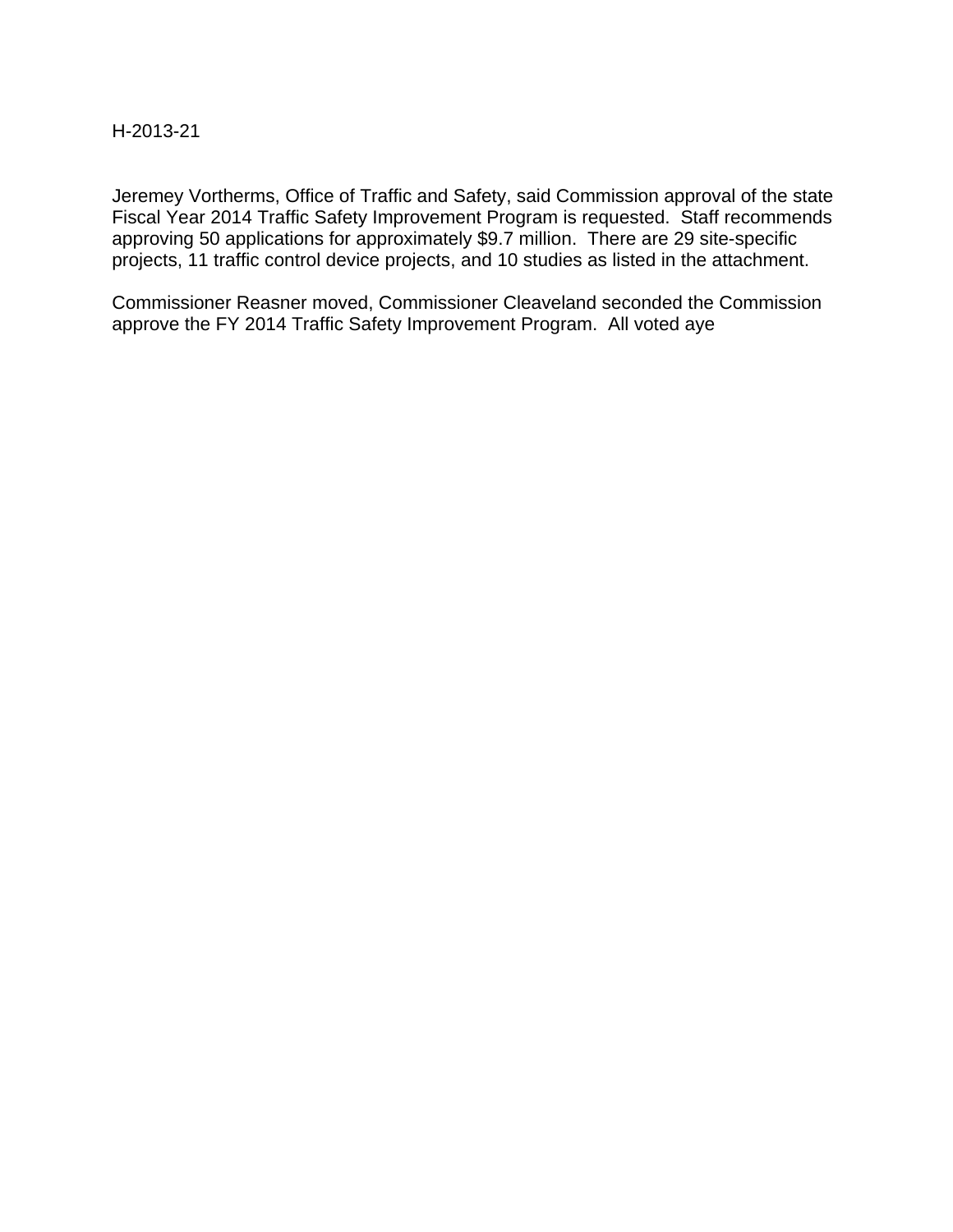| <b>Site Specific - Fully Funded</b> |                         |                                                                                                                                                                                                |                |                |                  |
|-------------------------------------|-------------------------|------------------------------------------------------------------------------------------------------------------------------------------------------------------------------------------------|----------------|----------------|------------------|
| <b>Applicant</b>                    | Location                | Improvement                                                                                                                                                                                    | Project        | <b>Request</b> | <b>Recommend</b> |
| City of Urbandale                   | US Hwy 6                | Reduce median break by adding raised Island and<br>Eliminate left turn lanes at side entrances                                                                                                 | \$150,000.00   | \$30,000.00    | \$30,000.00      |
| <b>Hamilton County</b>              | Co Rd. R-33             | Pave 2' shoulders, install safety edge and add<br>Chevrons on curves on a 5 1/2 mi section of R-33                                                                                             | \$1,730,000.00 | \$265,000.00   | \$265,000.00     |
| City of Fort Dodge                  | 5th Ave South           | Convert 4 lane to 3 lane, Install two-way left turn<br>lane, Install traffic signals                                                                                                           | \$550,000.00   | \$500,000.00   | \$500,000.00     |
| City of Des<br>Moines               | East 30th Street        | Add North-South left turn lanes                                                                                                                                                                | \$635,000.00   | \$500,000.00   | \$500,000.00     |
| City of Des<br>Moines               | <b>US 69 &amp; US 6</b> | Median Island Modification - Traffic Signal Pole<br>relocation                                                                                                                                 | \$195,000.00   | \$170,000.00   | \$170,000.00     |
| City of Des<br>Moines               | US Hwy 6                | <b>Traffic Signal Upgrade</b>                                                                                                                                                                  | \$180,000.00   | \$150,000.00   | \$150,000.00     |
| District #1                         | IA Hwy 141              | Signal Timing & Functional Geometric<br>Improvements                                                                                                                                           | \$500,000.00   | \$350,000.00   | \$350,000.00     |
| City of Bondurant                   | US Hwy 65               | Install Traffic Signals, Install offset left turns on US<br>65, add left turn lanes on 32nd St SW                                                                                              | \$716,000.00   | \$500,000.00   | \$500,000.00     |
| City of Grinnell                    | $I-80$                  | Re-Alignment of the I-80 eastbound exit ramp,<br>dedicated southbound left turn lane, removal of<br>Yield control in the Hwy 146 median and raised<br>island in the east side of intersection. | \$432,040.00   | \$432,040.00   | \$432,040.00     |
| Polk County                         | <b>US Hwy 163</b>       | Upgrade Signs and add Solar Beacons                                                                                                                                                            | \$38,000.00    | \$38,000.00    | \$38,000.00      |
| <b>Black Hawk</b><br>County         | Co Rd. V-37 (Dysart Rd) | Resurface the roadway, Pave 2' shoulder, Install<br>edgeline rumbles & add turn lane at the Washburn<br>Road intersection                                                                      | \$1,391,740.00 | \$500,000.00   | \$500,000.00     |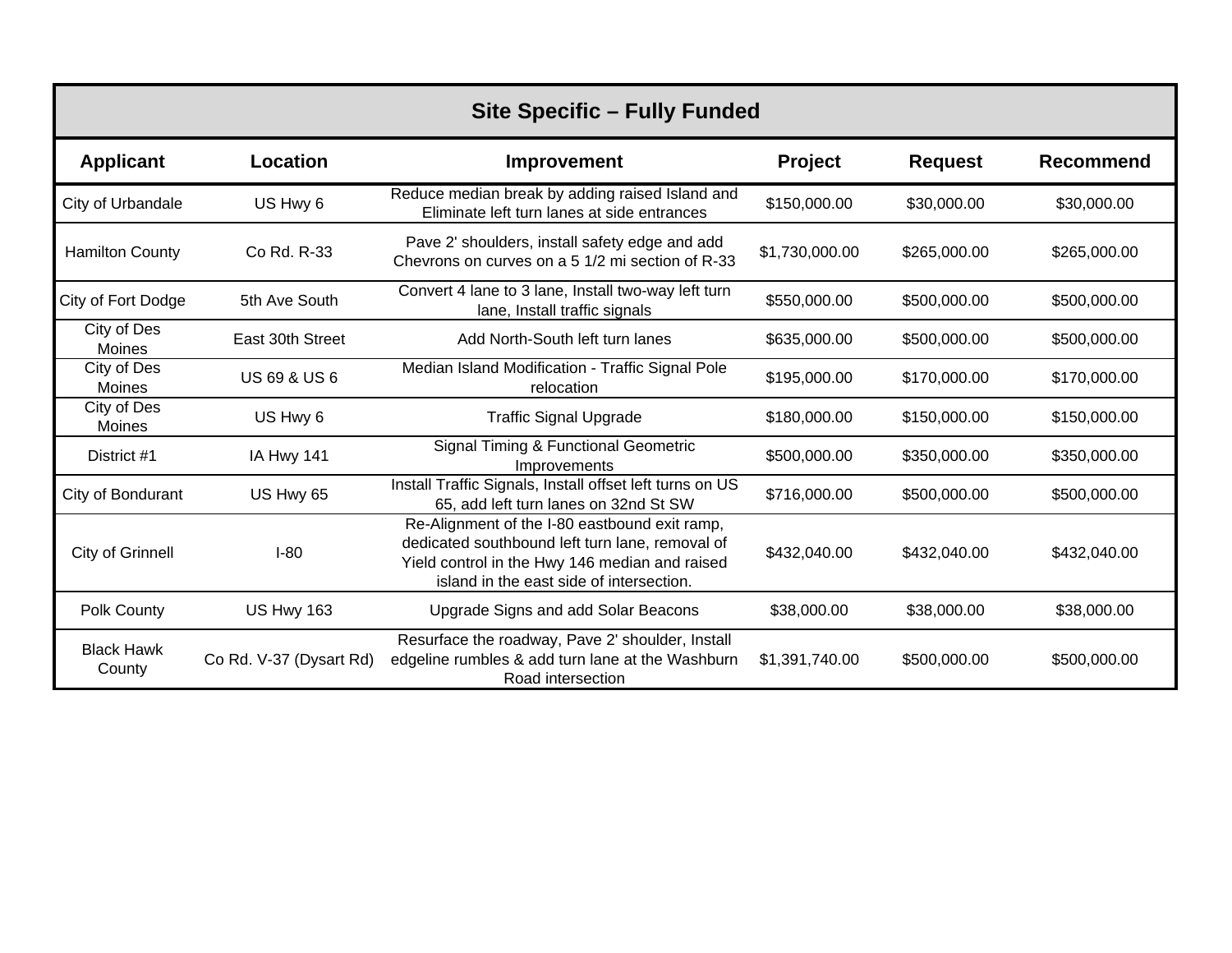| Site Specific - Fully Funded (continued) |                                      |                                                                                                                                                                                                  |                |                |                  |
|------------------------------------------|--------------------------------------|--------------------------------------------------------------------------------------------------------------------------------------------------------------------------------------------------|----------------|----------------|------------------|
| <b>Applicant</b>                         | Location                             | Improvement                                                                                                                                                                                      | <b>Project</b> | <b>Request</b> | <b>Recommend</b> |
| <b>Iowa DOT District</b><br>#2           | US Hwy 18                            | Install traffic signals @ the intersection of US Hwy<br>18 & N. Main Street as well as Install 2 railroad<br>crossing gates, cantilevers & prediction circuitry                                  | \$415,000.00   | \$415,000.00   | \$415,000.00     |
| <b>Black Hawk</b><br>County              | Co Rd. V-37 (Dysart Rd)              | Resurface the PCC roadway, increase sight<br>distance, Pave 2' shoulder, Install edgeline<br>rumbles                                                                                             | \$2,212,265.00 | \$450,000.00   | \$450,000.00     |
| District #2                              | IA Hwy 3                             | Four to Three lane conversion                                                                                                                                                                    | \$75,000.00    | \$75,000.00    | \$75,000.00      |
| City of Clarion                          | IA Hwy 3                             | Upgrade & Replace Traffic Lights & Mast Arm<br><b>Mounted Traffic Signals</b>                                                                                                                    | \$54,900.00    | \$45,900.00    | \$45,900.00      |
| City of Algona                           | <b>US Hwy 169</b>                    | Upgrade signals to provide protected left turns for<br>North/South traffic. Improve turning radii, provide<br>full width Right Turns on Minor approach &<br>provide 10' clear zone@ intersection | \$412,000.00   | \$412,000.00   | \$412,000.00     |
| <b>Humboldt County</b>                   | Co Rd. C-20                          | Add 3' paved shoulders with rumbles and Wider<br>painted Edge lines.                                                                                                                             | \$133,500.00   | \$133,500.00   | \$133,500.00     |
| Cerro Gordo<br>County                    | Co. Rd. B-20                         | Reconstruct Horizontal Curve to a 55 MPH<br>design, widen road from 22' to 24' and place 4"<br>rumble stripes in 1' Paved Shoulder                                                               | \$2,100,000.00 | \$400,000.00   | \$400,000.00     |
| District #2                              | $US-18$                              | <b>Correction of Skew</b>                                                                                                                                                                        | \$43,600.00    | \$43,600.00    | \$43,600.00      |
| City of Waterloo                         | <b>Washington Street</b><br>(US 218) | Install or replace Overhead or near side signals,<br>add Durable pavement markings.                                                                                                              | \$250,000.00   | \$250,000.00   | \$250,000.00     |
| <b>Dickinson County</b>                  | 130th Street                         | Widen shoulder to 6', Grade fore slope to 3:1 &<br><b>Correct Horizontal Curve and Vertical Curve</b>                                                                                            | \$325,000.00   | \$325,000.00   | \$325,000.00     |
| <b>Plymouth County</b>                   | $C-38 / K-42$                        | Reconstruct Intersection to increase sight<br>distance, widen shoulders to 8' flatten profile and<br>install turn lanes.                                                                         | \$1,650,000.00 | \$200,000.00   | \$200,000.00     |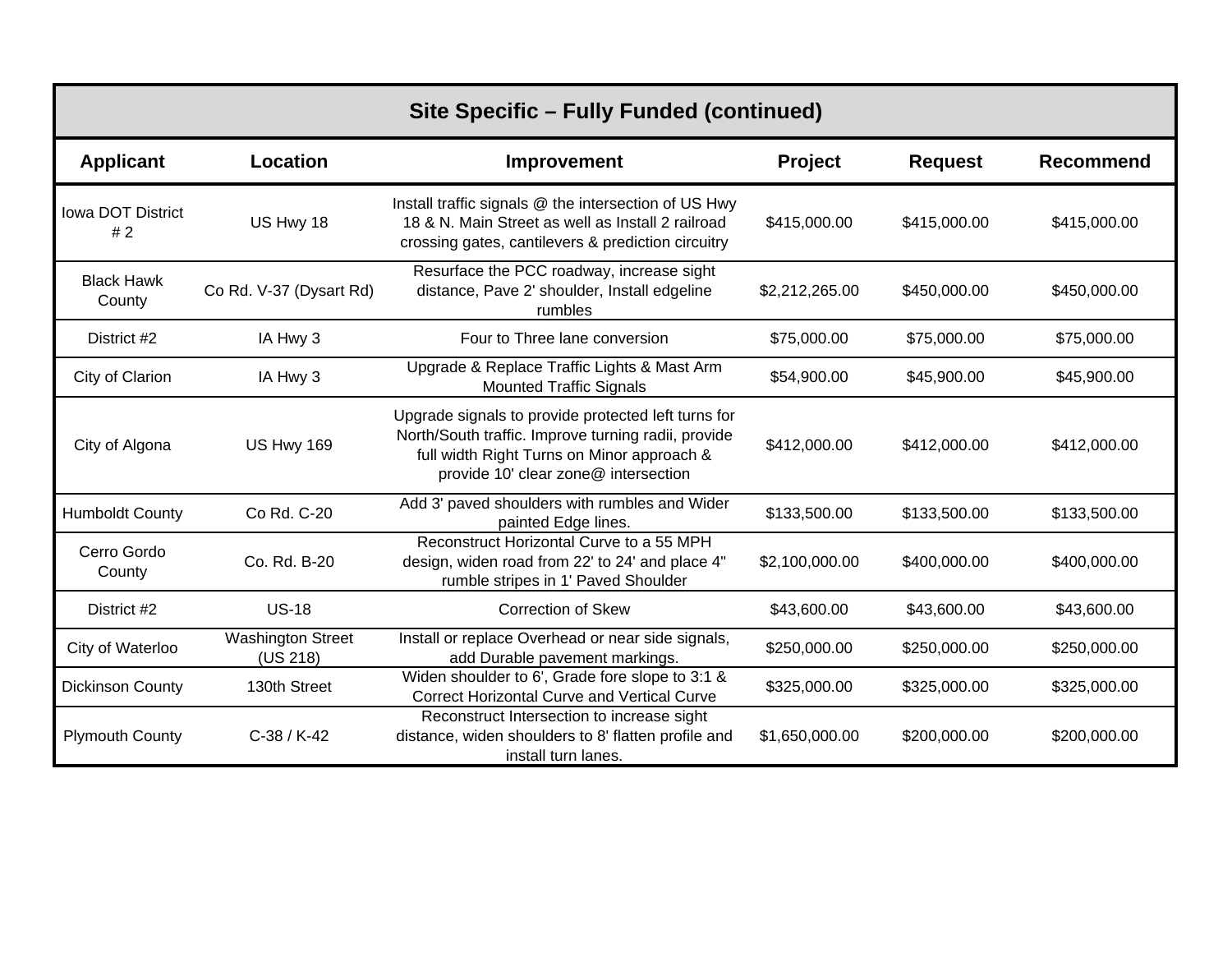| Site Specific – Fully Funded (continued)     |                         |                                                                                                                               |                |                |                  |
|----------------------------------------------|-------------------------|-------------------------------------------------------------------------------------------------------------------------------|----------------|----------------|------------------|
| <b>Applicant</b>                             | <b>Location</b>         | Improvement                                                                                                                   | <b>Project</b> | <b>Request</b> | <b>Recommend</b> |
| <b>Crawford County</b>                       | Co Rd. E-16             | Base Widening, Shoulder Paving w/rumble Strips,<br>Safety Edge & Resurfacing                                                  | \$1,297,525.00 | \$500,000.00   | \$500,000.00     |
| <b>City of Muscatine</b>                     | <b>Cedar Street</b>     | Install new Signals and Equipment                                                                                             | \$138,000.00   | \$138,000.00   | \$138,000.00     |
| <b>Buchanan County</b>                       | Co Rd. W-35             | Place Edgeline and Centerline Rumbles on the<br>6.95 mile stretch of W35 as well as paving 4'<br>shoulders on 2 curves.       | \$90,000.00    | \$90,000.00    | \$90,000.00      |
| <b>Clinton County</b>                        | Co Rd. Z-40             | Co Rd. Z-40 & Co Rd. E-50 Intersection<br>Realignment                                                                         | \$72,000.00    | \$72,000.00    | \$72,000.00      |
| DOT Office of<br><b>Traffic &amp; Safety</b> | <b>Various Counties</b> | Centerline Rumbles and Edge line Rumbles                                                                                      | \$5,000,000.00 | \$500,000.00   | \$500,000.00     |
| DOT Office of<br><b>Traffic &amp; Safety</b> | Various                 | provide high friction surface treatments for high-<br>crash locations on horizontal curves in the eastern<br>portion of lowa. | \$500,000.00   | \$500,000.00   | \$500,000.00     |
| DOT Office of<br><b>Traffic &amp; Safety</b> | Various                 | provide high friction surface treatments for high-<br>crash locations on horizontal curves in the<br>western portion of lowa. | \$500,000.00   | \$500,000.00   | \$500,000.00     |
|                                              |                         | Subtotal                                                                                                                      | \$21,786,570   | \$8,485,040    | \$8,485,040      |
|                                              |                         |                                                                                                                               |                |                |                  |
|                                              |                         | Total                                                                                                                         | \$21,786,570   | \$8,485,040    | \$8,485,040      |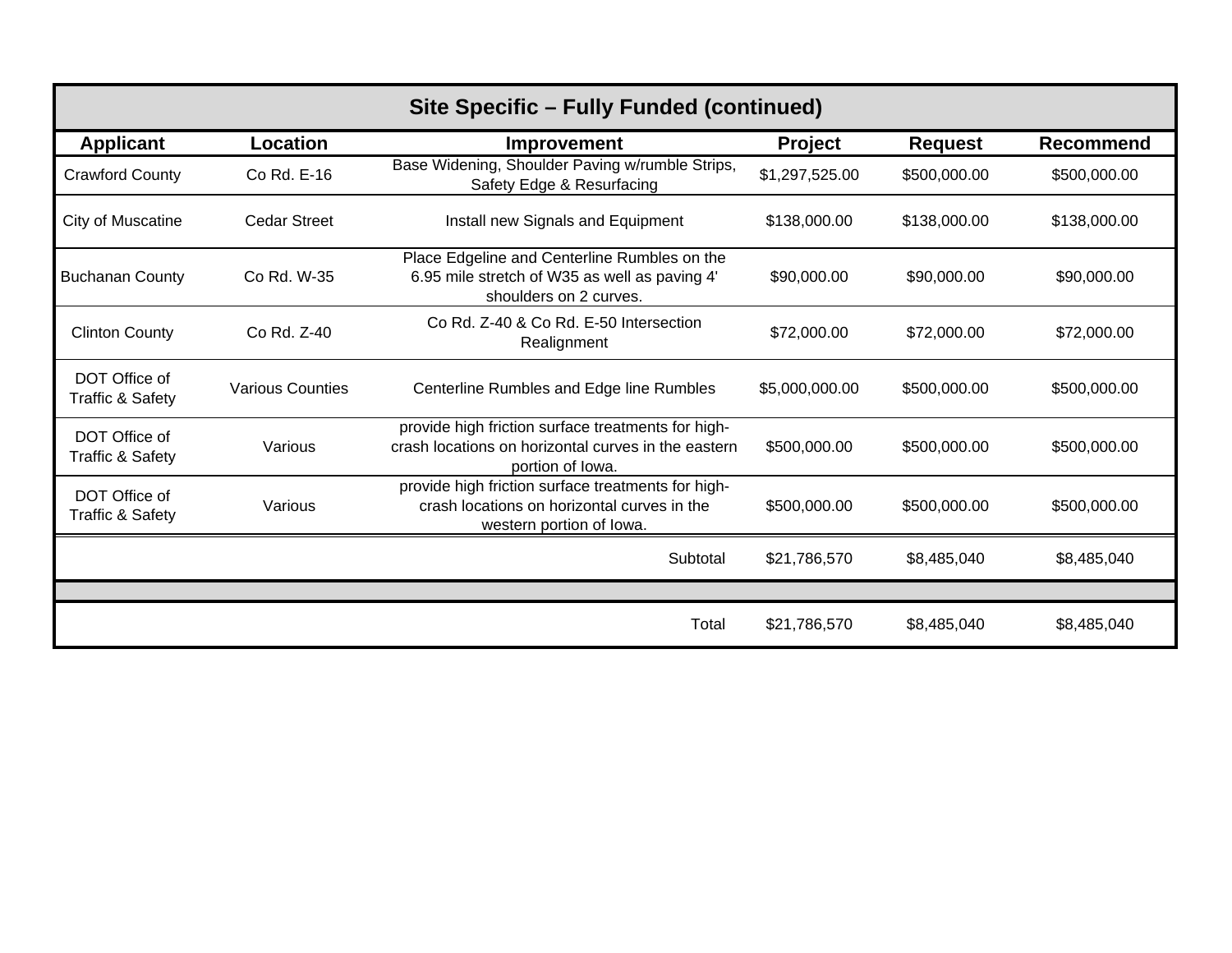| <b>Traffic Safety Studies - Fully Funded</b> |                                                        |                |                |                  |  |  |
|----------------------------------------------|--------------------------------------------------------|----------------|----------------|------------------|--|--|
| <b>Applicant</b>                             | <b>Description</b>                                     | Project        | <b>Request</b> | Recommend        |  |  |
| City of Clive/City of Urbandale              | I-35/80 & Hickman Road Interchange Study               | \$110,900      | \$110,900      | \$110,900        |  |  |
| City of Waterloo                             | <b>Traffic Safety Awareness Campaign</b>               | \$20,000       | \$20,000       | \$20,000         |  |  |
| <b>Ringgold County</b>                       | Posted Bridge Public Awareness Program                 | \$37,080       | \$37,080       | \$37,080         |  |  |
| DOT-Traffic & Safety *                       | Work Zone Safety Training                              | \$115,000      | \$55,000       | \$55,000         |  |  |
| DOT-Traffic & Safety                         | Analysis: Iowa SPF - CMF Development                   | \$200,000      | \$200,000      | \$200,000        |  |  |
| DOT-Traffic & Safety *                       | Iowa Traffic Safety Data Service (ITSDS)               | \$250,000      | \$40,000       | \$40,000         |  |  |
| DOT-Traffic & Safety *                       | Traffic Safety Forum, Training & Peer<br>Exchange      | \$20,000       | \$20,000       | \$20,000         |  |  |
| DOT-Traffic & Safety                         | Pavement Markings on Low Volume Roads                  | \$25,000       | \$25,000       | \$25,000         |  |  |
| DOT-Traffic & Safety                         | Centerline Rumbles Affect on Pavement<br>Joints        | \$50,000       | \$50,000       | \$50,000         |  |  |
| DOT-Traffic & Safety *                       | Local Technical Asistance Program (LTAP)               | \$180,000      | \$130,000      | \$130,000        |  |  |
| *On behalf of local governments              | Subtotal                                               | \$1,007,980    | \$687,980      | \$687,980        |  |  |
|                                              | <b>Traffic Safety Studies - Funded By Other Source</b> |                |                |                  |  |  |
| <b>Applicant</b>                             | <b>Description</b>                                     | <b>Project</b> | <b>Request</b> | <b>Recommend</b> |  |  |
| DOT-Traffic & Safety                         | Crash Magic Statewide License Renewal                  | \$15,000       | \$15,000       | \$0              |  |  |
| DOT-Traffic & Safety                         | Crash Analysis Research Subscription                   | \$8,000        | \$8,000        | \$0              |  |  |
|                                              | Subtotal                                               | \$23,000       | \$23,000       | \$0              |  |  |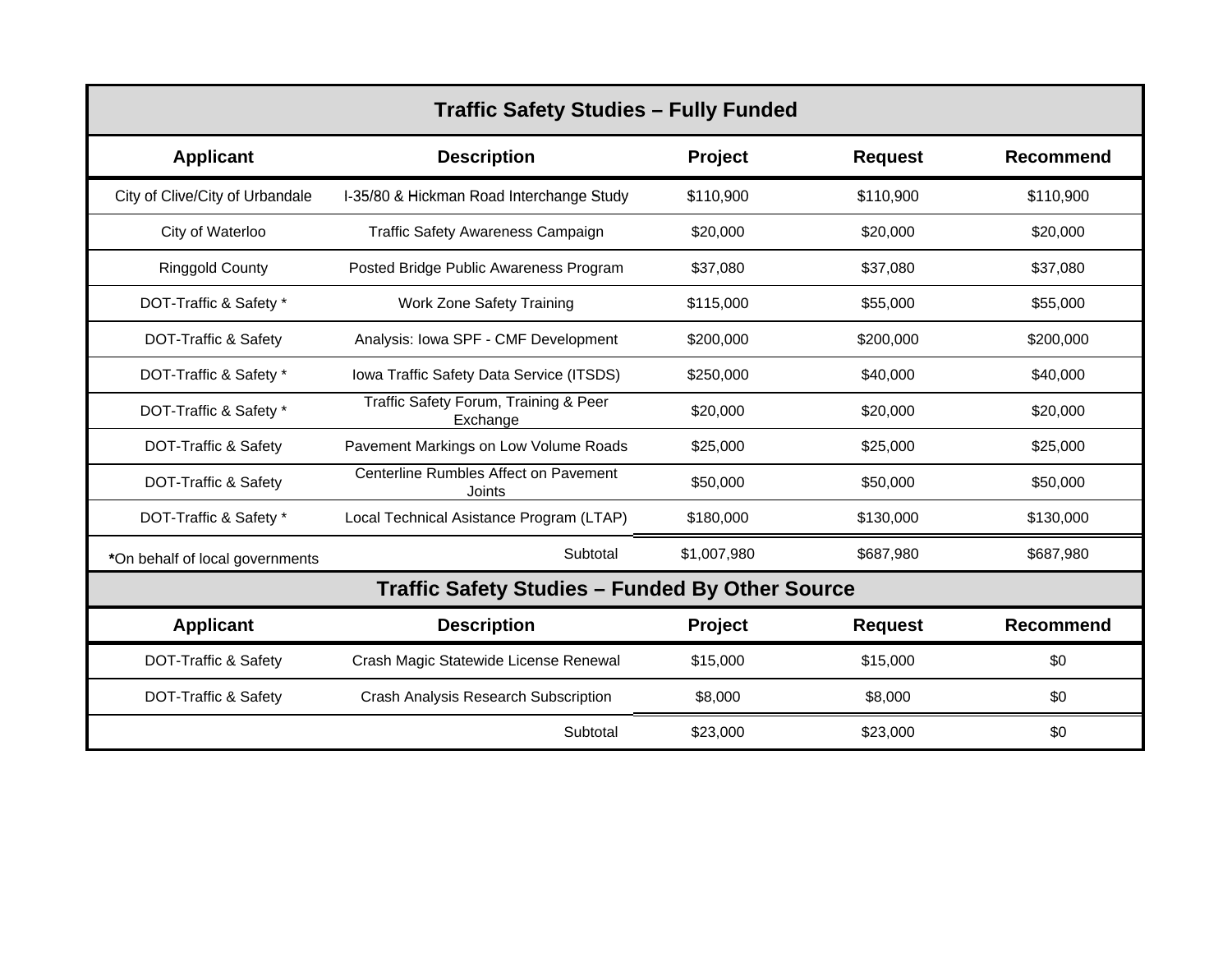| <b>Traffic Safety Studies - Not Funded</b> |                                                                                     |             |                |                  |  |  |
|--------------------------------------------|-------------------------------------------------------------------------------------|-------------|----------------|------------------|--|--|
| <b>Applicant</b>                           | <b>Description</b>                                                                  | Project     | <b>Request</b> | <b>Recommend</b> |  |  |
| DOT-Traffic & Safety                       | Data Analysis: Crash Facts                                                          | \$40,000    | \$40,000       | \$0              |  |  |
| DOT-Traffic & Safety                       | Development of Iowa Road Safety Audit or<br><b>Assessment Guidelines</b>            | \$30,000    | \$30,000       | \$0              |  |  |
| DOT-Traffic & Safety                       | <b>Effectiveness of TEAP Studies</b>                                                | \$50,000    | \$50,000       | \$0              |  |  |
| DOT-Traffic & Safety                       | Safety Improvement Webinar Project                                                  | \$25,000    | \$25,000       | \$0              |  |  |
| DOT-Traffic & Safety                       | Pilot Evaluation of Retro-Reflective<br><b>Sheeting Performance</b>                 | \$30,000    | \$30,000       | \$0              |  |  |
| DOT-Traffic & Safety                       | Measuring Highway Safety Investments                                                | \$40,000    | \$40,000       | \$0              |  |  |
| DOT-Traffic & Safety                       | Return on Investment in Data & Information<br>Tools for Data-Driven Safety Programs | \$60,000    | \$60,000       | \$0              |  |  |
| DOT-Traffic & Safety                       | Rural Roads Safety Public Service<br>Announcement                                   | \$20,000    | \$20,000       | \$0              |  |  |
|                                            | Subtotal                                                                            | \$295,000   | \$295,000      | \$0              |  |  |
|                                            |                                                                                     |             |                |                  |  |  |
|                                            | Total                                                                               | \$1,325,980 | \$1,005,980    | \$687,980        |  |  |